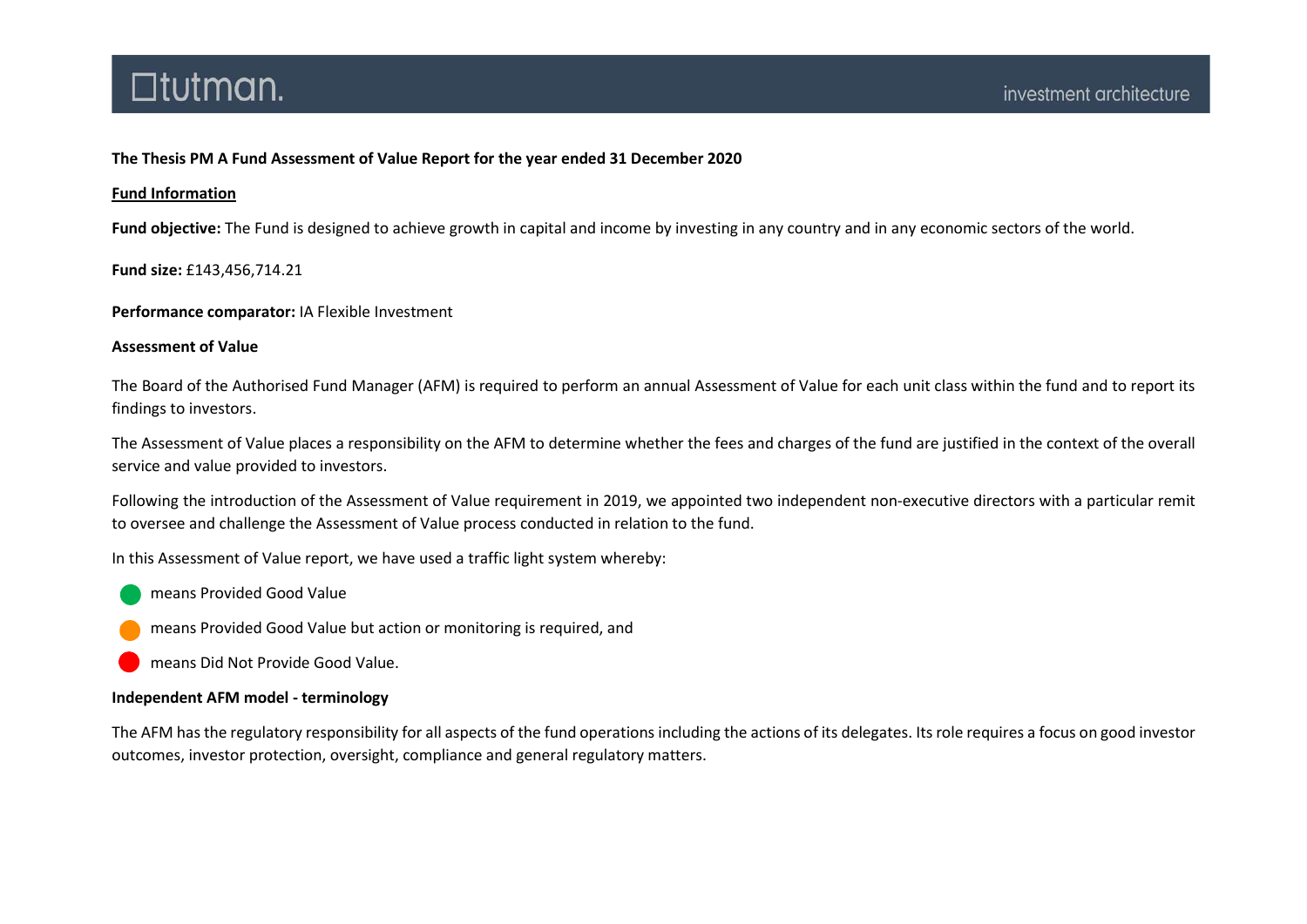The Investment Manager is appointed by the AFM and has the full discretion to manage the assets of the portfolio in accordance with the fund's objective and investment policy. The Investment Manager is the entity which delivers out- or under-performance on behalf of investors. It is the entity which in turn receives the greatest share of the Annual Management Charge.

The Investment Manager and the AFM can be part of the same organisation or separate. When they are separate the fund can be described as having an Independent AFM which is the case with The Thesis PM A Fund.

### Background to our firm – Independent AFM

Thesis Unit Trust Management Limited is a specialist provider of independent AFM services. Our approach to delivering good outcomes for investors in our funds, from the initial design phase and throughout the fund life cycle, is based upon having the right blend of experience, culture and governance.

We choose to work with a variety of service providers (fund accountants, depositaries, transfer agents and auditors) and provide independent, bespoke and flexible solutions. By outsourcing day-to-day activity to specialist providers our teams can focus on investor outcomes, risk management, oversight, product governance and regulatory change.

We delegate fund servicing to a panel of reputable institutions. Consequently, we have an informed view of this part of the supply chain. We benchmark those fund servicers against a range of criteria including service and cost. We build close relationships with our delegates at all levels within our respective organisations allowing for effective escalation when appropriate and always with the best interests of investors in mind. We are also able to change a service provider with relative ease as and when required to improve quality of service, reduce cost or for other strategic or operational reasons.

We delegate investment management to a wide range of firms who utilise different strategies and investment techniques. As such we have a broad and informed view of the investment management marketplace and independently benchmark across a range of criteria including service, performance and costs. Coming from a fund management background we have qualified investment managers and research analysts within our AFM business who have the experience to monitor fund performance and challenge third party investment managers on behalf of investors in the funds.

The Thesis PM A Fund was established to meet the unique requirements of a certain group of investor(s) and, whilst the fund remains open to investment by all, it is not proactively promoted more widely. Whilst the AFM has made certain comparisons to other funds that it operates on a similar basis, it has not made direct comparisons to other actively marketed funds. This is because this fund by its very nature will have certain different and valuable features:

- It is smaller in size and will thereby carry a higher OCF.
- It has the flexibility to be managed in accordance with a wider investment policy and to have more than one Investment Manager.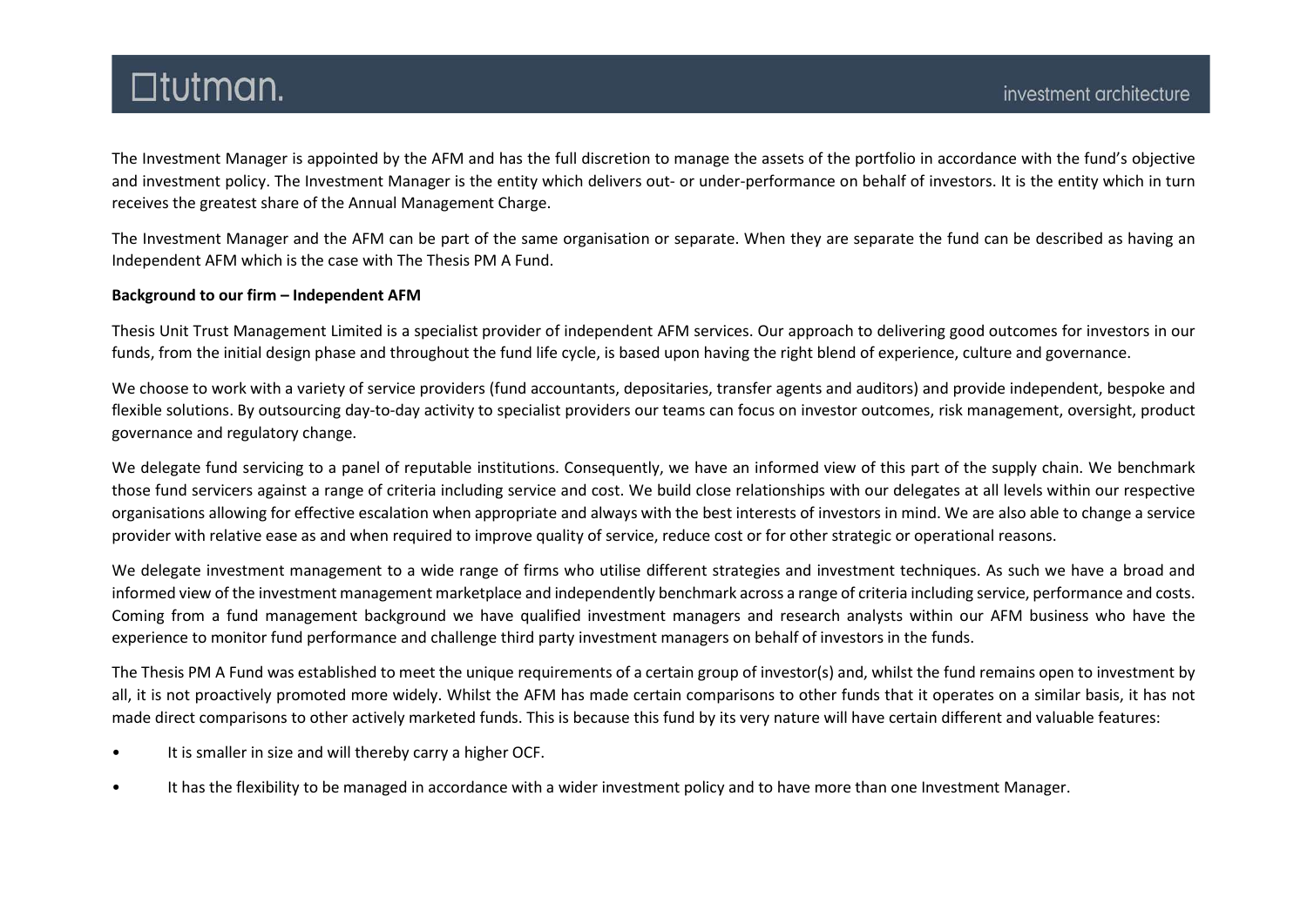• The AFM and Investment Manager(s) will typically offer additional and tailored services to meet the individual requirements of the investor(s) including reporting and meetings.

• The fund is not managed to track, target or be constrained by a specific benchmark and may perform differently to other funds under certain market conditions.

In the absence of a relevant benchmark, the IA Flexible Investment is the comparator set out in the prospectus to review the past performance of the fund. Any historic under- or out- performance over different periods has therefore been reviewed against a backdrop of the above and having due consideration to the bespoke nature of the fund and the objectives of its investors.

### Independent AFM - service and costs

In assessing the quality and cost of our independent AFM service we have concluded that we have delivered a service that meets the requirements of investors in the funds, and the fund sponsor, and which has delivered value.

Examples of the criteria that we considered included the operation and compliance of the fund (including the number of errors and investor complaints), the results from the depositary's inspection and audit of our AFM arrangements, and other factors such as the implementation of regulatory change at no cost to investors.

We judge whether our AFM fee is competitive and can be justified based on feedback from independent consultants, our clients who select us and when existing funds move to us from our competitors. Our fees are tiered thereby providing economies of scale for investors as the fund value increases.

### Service provider service and costs

Having separately assessed the quality and cost of the outsourced fund service providers we have concluded that services have met the requirements expected and delivered value to investors.

Examples of the criteria that we considered included Key Performance Indicators in the key areas including pricing, delivery of statements, delivery of report and accounts, and investor complaints.

We have assessed that the service providers' fees are competitive and provide value to investors by benchmarking against the other service providers on our panel. The majority of fees are tiered thereby providing a mechanism for economies of scale as the fund value increases.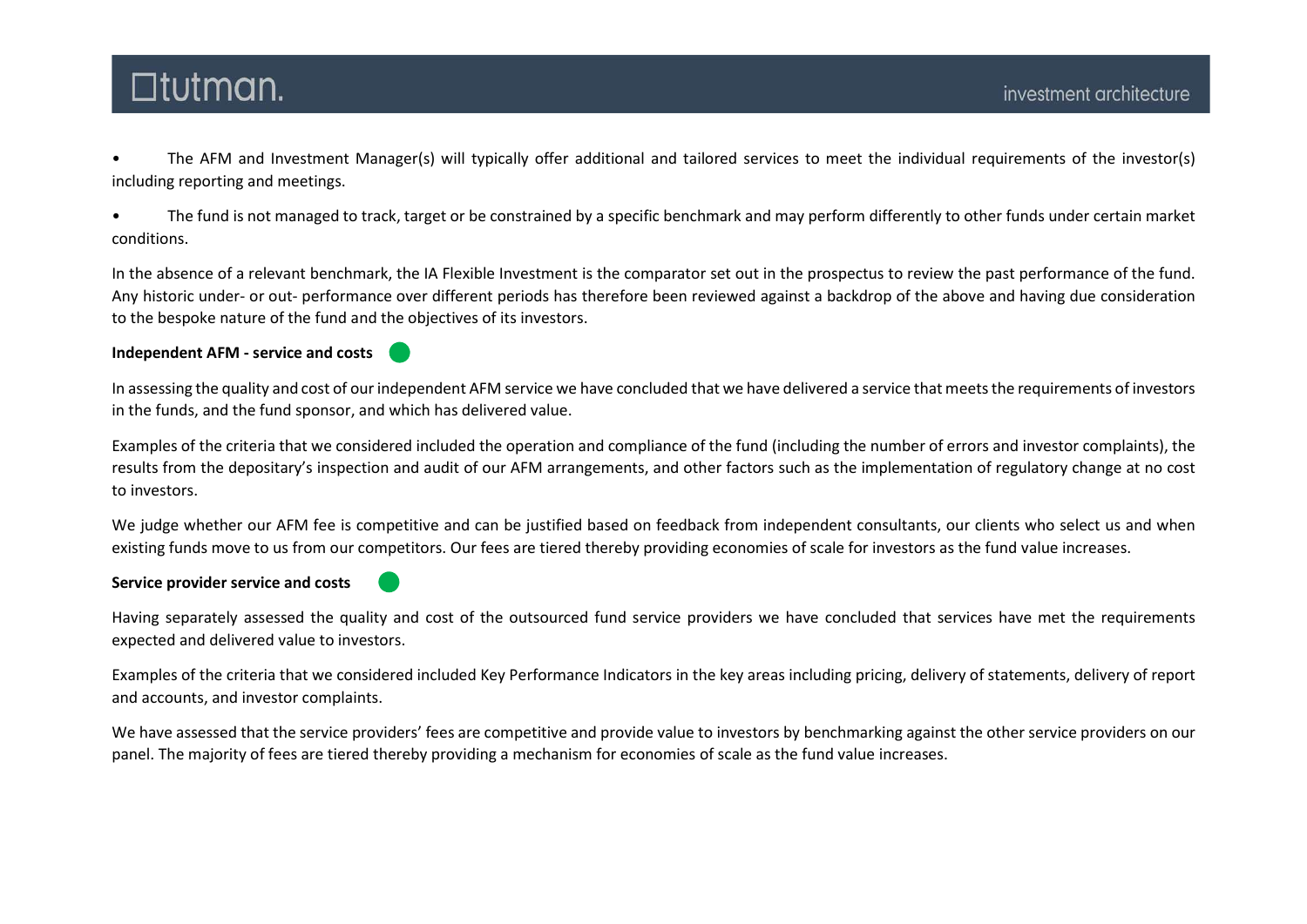### Investment Manager Service and Costs

It is our judgement that the experience of investors in the fund and an assessment of whether the fund has delivered value is most directly impacted by the services, performance and costs that are attributable to the Investment Manager. Further details of our value assessment, with a particular focus on the Investment Manager, are shown below:

### Quality of service

The range and quality of service delivered by the Investment Manager including the experience of the team, track record, quality of relationship with our AFM team, and the results from our governance and oversight arrangements

We monitor the Investment Manager on a daily basis, and maintain frequent contact with them on a range of aspects of their work including adherence with the investment mandate and policy, liquidity management, and fair value pricing as well as regulatory compliance. We have more formal contact quarterly and further periodic reviews on a thematic basis.

We are satisfied that the Investment Manager continues to meet our requirements and provides a good quality of service.

#### Performance



The fund has outperformed against its comparator over 1, 3 and 5 years. The fund is being actively managed in accordance with the investment objective and policy and positive returns have been delivered.

| <b>Fund/Comparator</b>        |      | 1 year performance $\%$   3 year performance $\%$ | 5 year performance % |
|-------------------------------|------|---------------------------------------------------|----------------------|
| Thesis PM A Acc               | 8.46 | 21.15                                             | 52.69                |
| Thesis PM A Inc               | 8.46 | 21.16                                             | 52.74                |
| IA Flexible Investment   7.01 |      | 15.53                                             | 46.51                |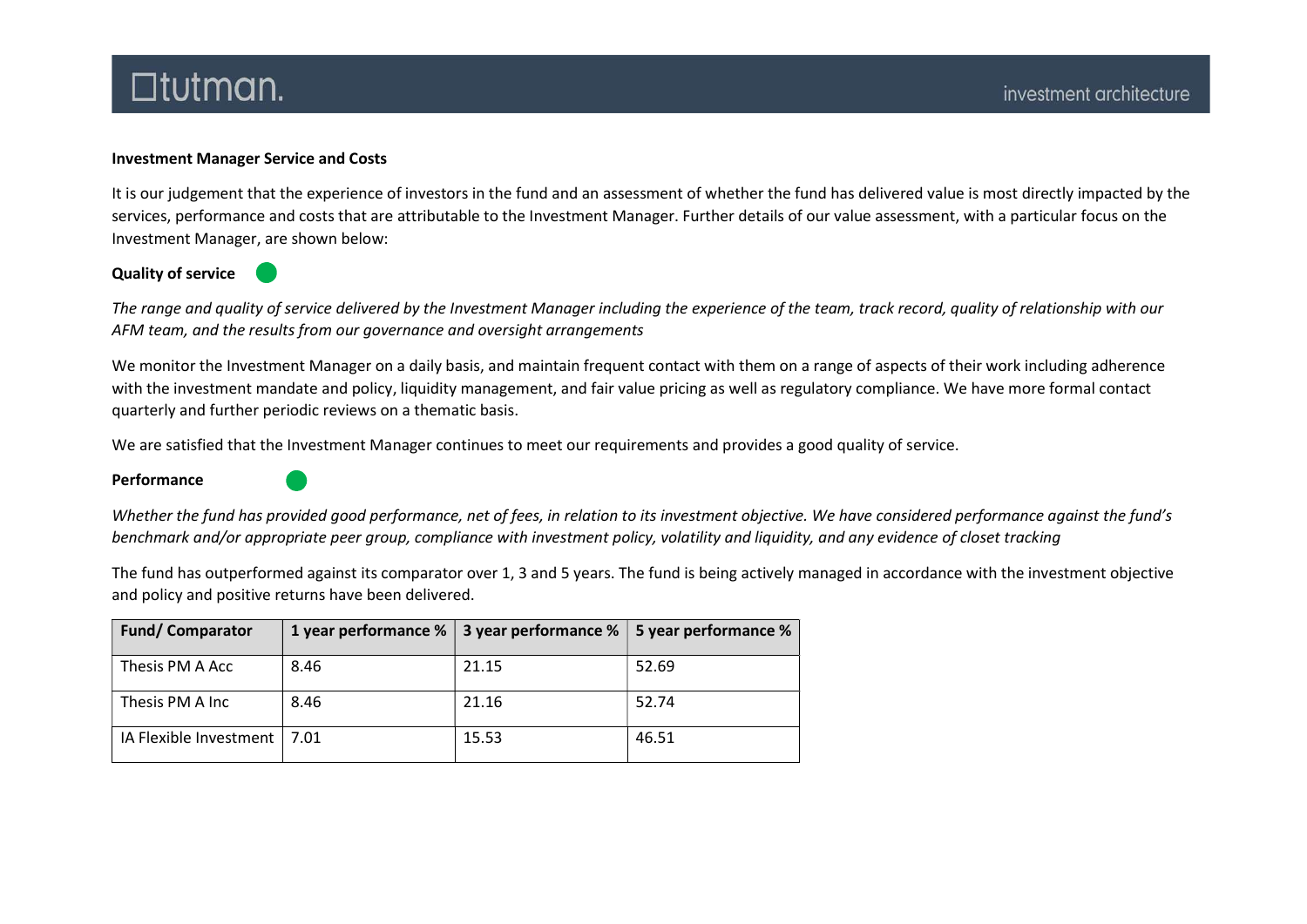### **Costs**

Whether the charges are reasonable compared with the costs of providing the service (considering factors such as the size of the Investment Manager, its balance sheet strength and profit margins).

At a fund size of £143,456,714.21 we are satisfied that the costs charged to the fund are reasonable given its size and a holistic assessment of the benefits that accrue to its investors.

Economies of Scale



Is the fund or the Investment Manager of a size or scale where economies of scale should be passed on to investors

In view of the fund's size, we do not believe that there are economies of scale available yet to be passed back to the fund. However, we will discuss the feasibility of a tiered fee schedule with the investment manager in order that economies of scale are passed on should the fund grow sufficiently.

Comparable market rates



Whether the charges are comparable with similar funds in this sector of the market

As an independent AFM we operate multiple funds. We appoint different service providers and a wide range of Investment Managers and can readily benchmark fees. It is our assessment that the OCF of the fund is lower than the OCF of other similar funds in the market.

| <b>Class/ Average Peer group</b> | <b>OCF %</b> |
|----------------------------------|--------------|
| Thesis PM A Acc                  | 1.23         |
| Thesis PM A Inc                  | 1.23         |
| IA Flexible Investment           | 1 26         |